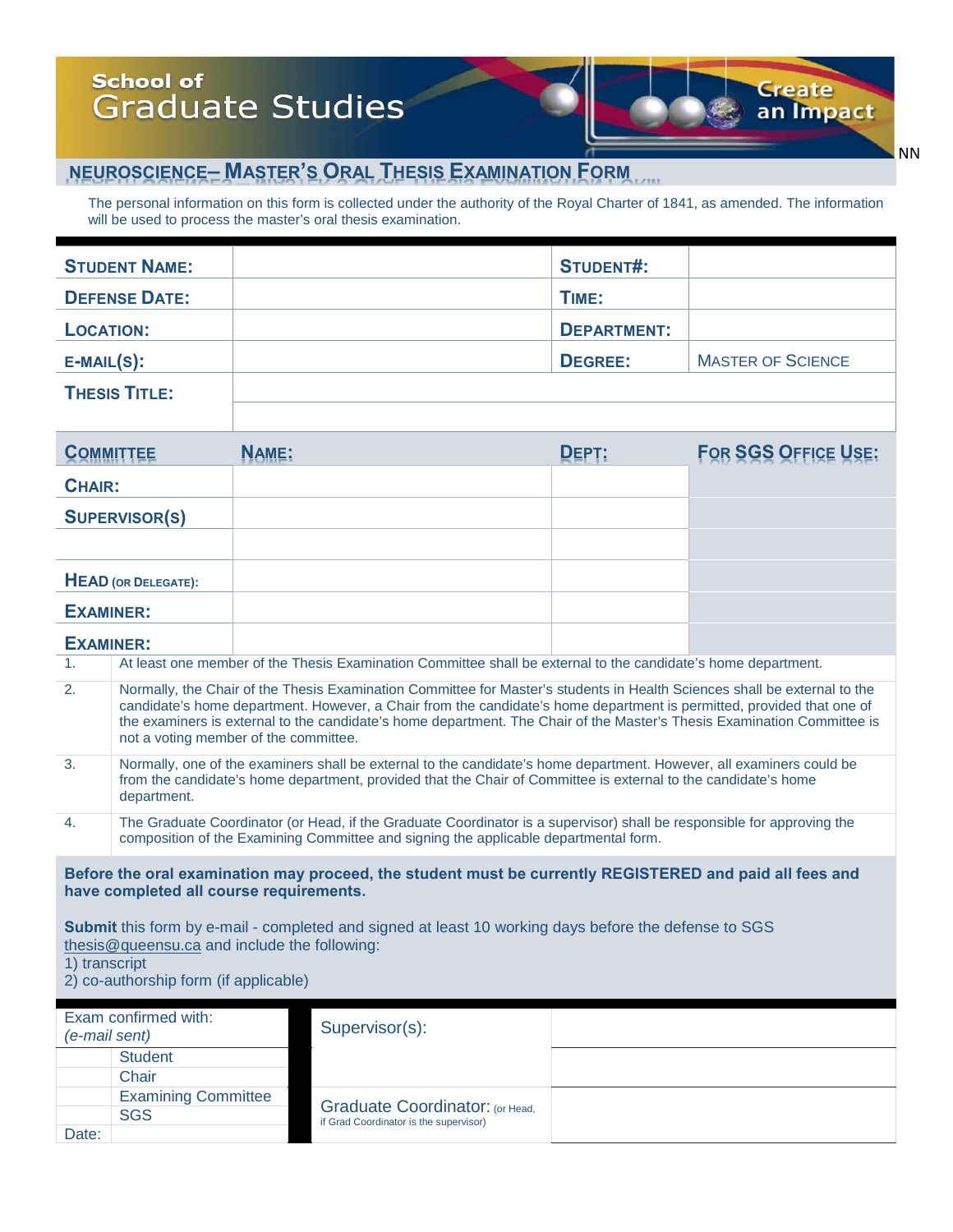### **School of Graduate Studies**



| <b>STUDENT NAME:</b> |                          |                 | <b>STUDENT#:</b>   |               |
|----------------------|--------------------------|-----------------|--------------------|---------------|
| <b>DEFENSE DATE:</b> |                          |                 | TIME:              |               |
| <b>DEGREE:</b>       | <b>MASTER OF SCIENCE</b> |                 | <b>DEPARTMENT:</b> |               |
| <b>RESULT:</b>       | <b>PASSED</b>            | <b>REFERRED</b> |                    | <b>FAILED</b> |

an Impact

List required changes (if any) and person(s) who must verify the changes (use a separate page if necessary)

NOTE: If necessary, this form may be photocopied and passed along to the examiner responsible for confirming required revisions.

| <b>COMMITTEE</b>           | <b>NAME:</b> | DEPT: | <b>PASS</b> | <b>*REFER</b> | <b>FAIL</b> | <b>SIGNATURE</b> |
|----------------------------|--------------|-------|-------------|---------------|-------------|------------------|
| <b>SUPERVISOR(S)</b>       |              |       |             |               |             |                  |
|                            |              |       |             |               |             |                  |
| <b>HEAD</b> (OR DELEGATE): |              |       |             |               |             |                  |
| <b>EXAMINER:</b>           |              |       |             |               |             |                  |
| <b>EXAMINER:</b>           |              |       |             |               |             |                  |

#### Date:\_\_\_\_\_\_\_\_\_\_\_\_\_\_\_\_\_Chairperson's Signature:

**IMPORTANT:** \*In all cases of referral, the nature of the revisions and/or additional work, and/or the

deficiencies associated with the oral thesis examination, must be specified in writing by the Chair to avoid dispute or ambiguity. When outlining the revisions and/or additional work required, and/or the holding of a second oral thesis examination, the Chair must be as specific as possible. **These comments will be passed on to the candidate in a letter from the School of Graduate Studies as revisions and/or improvements that must be met for the thesis to be reconsidered.**

After defense, submit by e-mail this form completed and signed by each committee member including the chair with the conduct form(s) to [thesis@queensu.ca.](mailto:thesis@queensu.ca)

| For SGS office use only |  |                         |  |                             |  |  |
|-------------------------|--|-------------------------|--|-----------------------------|--|--|
| Transcript checked by:  |  | <b>Completion Date:</b> |  | <b>Convocation Session:</b> |  |  |